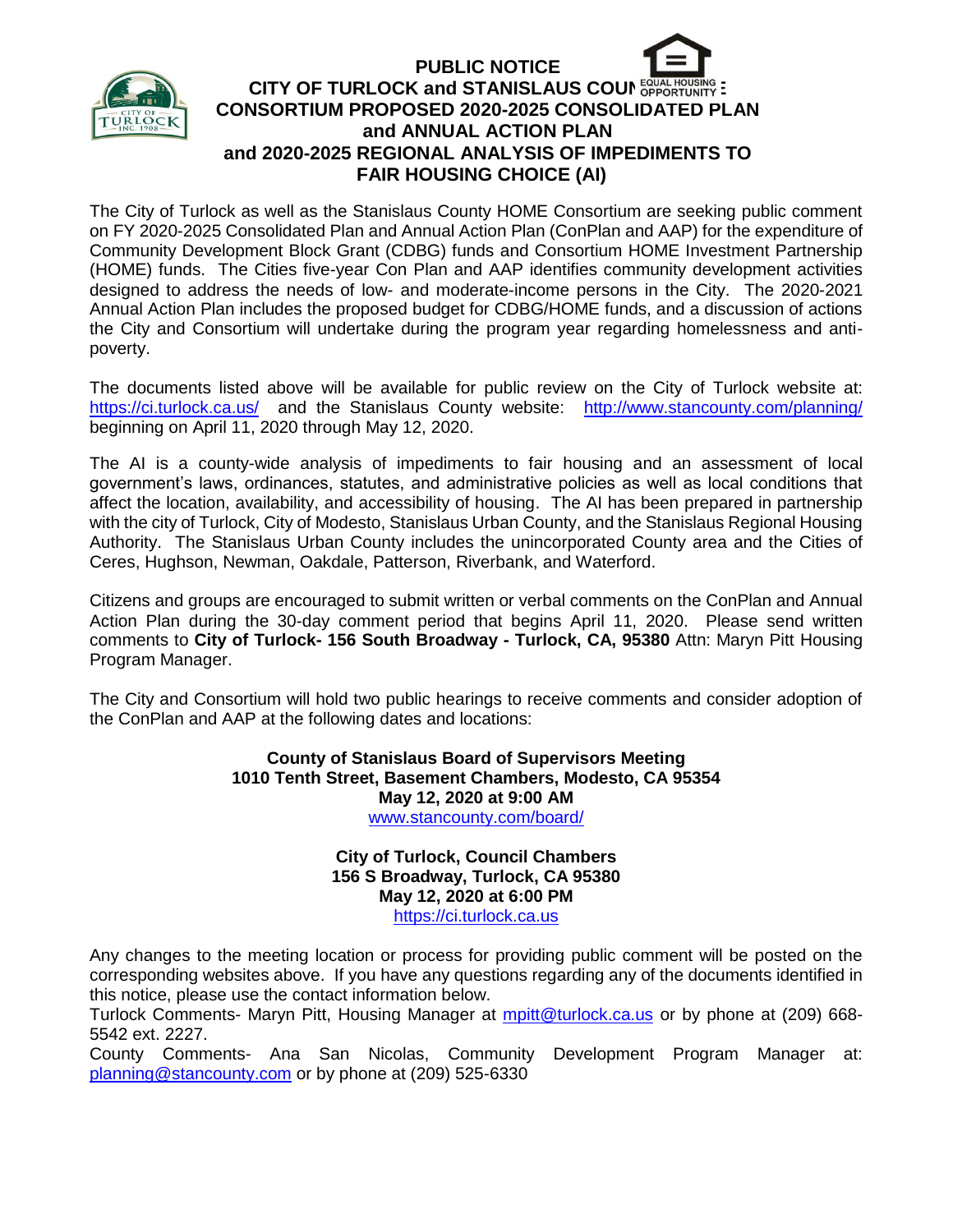



## **AVISO PÚBLICO La CIUDAD DEL CONSORCIO del HOGAR del CONDADO de TURLOCK y de STANISLAUS PROPUSO PLAN CONSOLIDADO 2020-2025 y el PLAN DE ACTUACIÓN ANUAL**

## **Y 2020-2025 ANALISIS REGIONAL DE IMPEDIMENTOS E LA ELECCION JUSTA DE VIVIENDA (AI) DE EL CONDADO DE STANISLAUS**

La ciudad de Turlock tan bien como el Consorcio de HOME del Condado de Stanislaus está buscando el comentario público sobre su Plan Consolidado 2020-2025 y Plan de Actuación Anual (ConPlan y AAP) para el gasto de los fondos del Subsidios Globales Para el Desarrollo Comunitario (CDBG) y el Consorcio de HOME del Condado de Stanislaus. El plan de la estafa de las ciudades y el AAP de cinco años identifica las actividades del desarrollo de comunidad diseñadas para tratar las necesidades de las personas de ingresos bajos y moderados en la ciudad. El Plan de Actuación Anual 2020-2021 incluye el presupuesto propuesto para los fondos de CDBG/HOME, y una discusión de acciones la ciudad y el consorcio emprenderá durante el año del programa con respecto a las personas sin hogar y a la antipobreza.

Los documentos enumerados anteriormente estarán disponibles para revisión pública en el sitio web de la ciudad de Turlock en: https://ci.turlock.ca.us/ y en el sitio web del Condado de Stanislaus: http://www.stancounty.com/planning/ a partir del 11 de Abril de 2020 hasta el 12 de Mayo de 2020.

El AI es un análisis de todo el Condado para la vivienda justa y una evaluación de las leyes, ordenanzas, estatutos y políticas administrativas del gobierno local, asi como las condiciones locales que afectan la ubicación, disponibilidad y accesibilidad de la vivienda. El AI ha sido preparada in camaradería con las Ciudad de Turlock y Modesto, el Condado Urbano de Stanislaus y la Autoridad Regional de Vivienda de Stanislaus.

Se anima a los ciudadanos y a los grupos a presentar comentarios escritos o verbales sobre el ConPlan y el Plan de Actuación Anual durante el período del comentario de 30 días cual comienza el 11 de Abril de 2020. Envíe por favor los comentarios escritos a la ciudad de Turlock- 156 S. Broadway - Turlock, CA, Attn: Servicios del desarrollo de Maryn Pitt, Gerente de Viviendas.

La Ciudad y el Consorcio llevarán a cabo dos juntas públicas para recibir comentarios y para considerar la adopción del ConPlan y del AAP en las fechas y las localizaciones siguientes:

> Condado de Stanislaus Salas del Sótano 1010 1th St, Modesto, CA 95354 12 de May de 2020 9:00 a.m. [www.stancounty.com/board/](http://www.stancounty.com/board/)

Ciudad de Turlock, compartimientos de consejo 156 S Broadway, Turlock, CA 95380 12 de May de 2020 6:00 P.M. [https://ci.turlock.ca.us](https://ci.turlock.ca.us/)